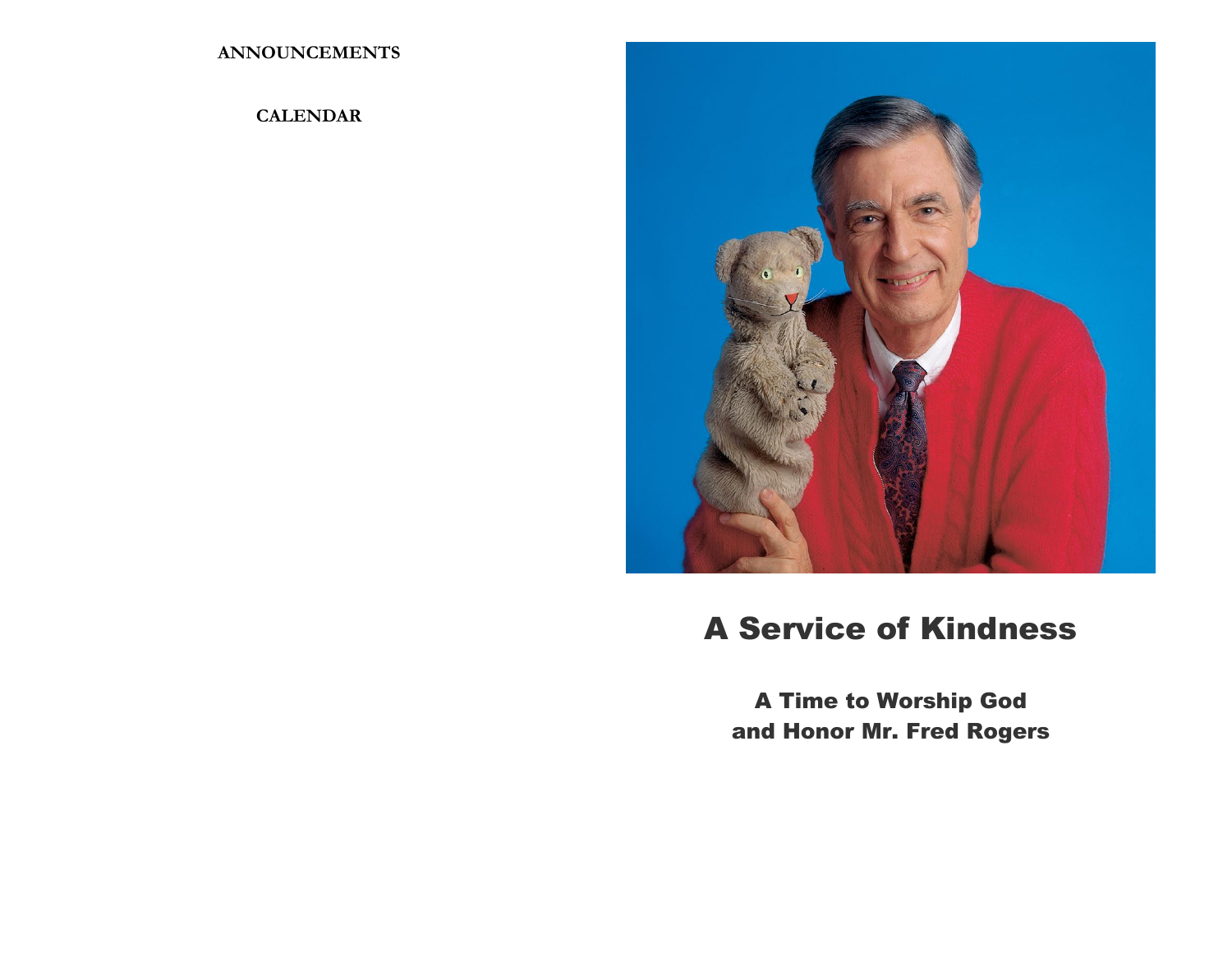# **A Service of Kindness Honoring Mr. Fred Rogers November 17, 2019**

Please stand, as you are able, for sections marked with an asterisk **\***. *Red print indicates instruction to leaders/words suggested for leaders and are not to be printed in the general bulletin. Leader's spoken words are in regular type, congregation parts are in bold.*

## **PREPARING FOR WORSHIP**

*We invite you to sing or pray as we quiet our minds to hear God's voice and open our hearts to receive God's presence.*

♪ ♪

### **WELCOME**

*We prepare ourselves with a time of silence before beginning the liturgy. Ring Bell*

### **\* CALL TO WORSHIP**

It is written: You shall Love the Lord your God with all your heart, soul, and mind. And you shall love your neighbor as yourself.

#### **It's a beautiful day in the neighborhood. A beautiful day for a neighbor…**

Who is my neighbor? Whom shall I treat like a neighbor?

#### **Would you be mine, could you be mine?**

What must I take up and what must I lay down for me to accept you as my neighbor?

**The Lord in his infinite loving kindness has shown you, Beloved of God: Seek justice, love mercy and walk humbly.**

#### **\* GATHERING SONG**  ♪

#### **\* PRAYER OF CONFESSION**

*Invitation to confession* Fred Rogers was famous for doing, not just talking about kindness, but showing kindness, not just saying what we ought to do, but reaching out across racial lines, daring to talk about feelings when no one else chose to acknowledge their importance. In honoring him today we take this time to pause, reflect and use some of his words to confess the ways in which we have not walked in kindness.

God, our helper,

**I confess that I have not accepted others as they are. I have not given my time to listen to another. I have buried my true feelings in fear. I have walked outside of honesty. Have mercy on me, Lord Jesus Christ. Amen.**

#### **\* ASSURANCE OF FORGIVENESS**

Awake, people of God, and hear, believe and receive the Good News! In Jesus Christ we are forgiven. In the power of his loving kindness we can walk in light, hope, faith, pardon, joy and love.

#### **\* SHARING THE LORD'S PEACE**

The risen Jesus appeared to his friends saying, Peace I give to you; my peace I leave with you. Let us in grace share this peace one with another: The peace of our Lord, Jesus Christ be with you all**.** 

#### **And also with you.**

*All are invited to share a handshake or a hug as a sign of Christ's presence with us saying "The peace of Christ be with you."*

#### **CHILDREN'S TIME**

*Children age 3 through grade 8 may go to Sunday School.*

#### **PRAYER FOR ILLUMINATION**

Lord, open our minds and our hearts. **As your word is proclaimed, may we hear with joy what you are saying to us today. Amen.**

#### **FIRST SCRIPTURE READING** Ruth 2:4-13 NLT

**<sup>4</sup>** While she was there, Boaz arrived from Bethlehem and greeted the harvesters. "The LORD be with you!" he said.

"The LORD bless you!" the harvesters replied.

**<sup>5</sup>**Then Boaz asked his foreman, "Who is that young woman over there? Who does she belong to?"

<sup>6</sup>And the foreman replied, "She is the young woman from Moab who came back with Naomi. **<sup>7</sup>** She asked me this morning if she could gather grain behind the harvesters. She has been hard at work ever since, except for a few minutes' rest in the shelter."

**<sup>8</sup>**Boaz went over and said to Ruth, "Listen, my daughter. Stay right here with us when you gather grain; don't go to any other fields. Stay right behind the young women working in my field. **<sup>9</sup>** See which part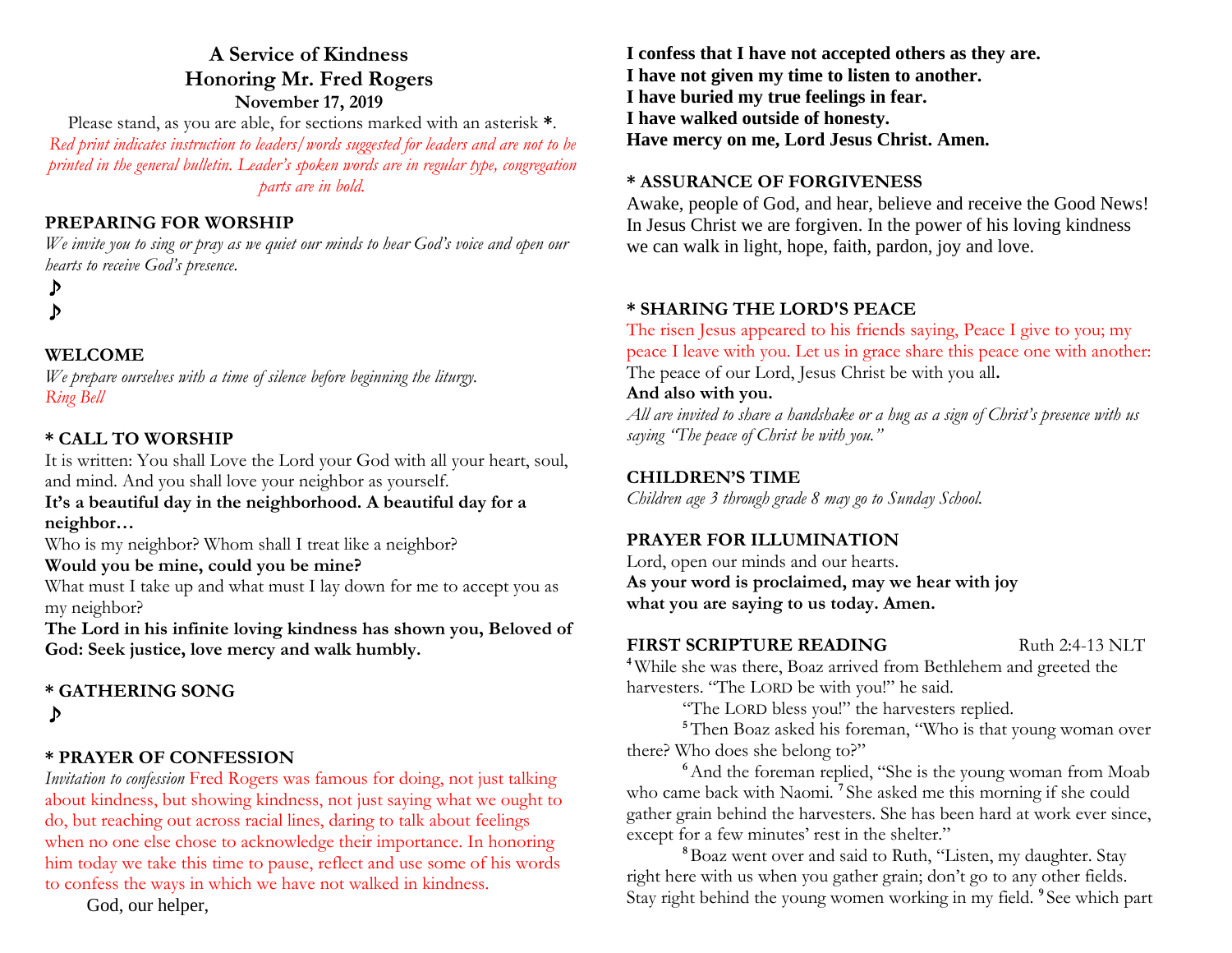of the field they are harvesting, and then follow them. I have warned the young men not to treat you roughly. And when you are thirsty, help yourself to the water they have drawn from the well."

**<sup>10</sup>**Ruth fell at his feet and thanked him warmly. "What have I done to deserve such kindness?" she asked. "I am only a foreigner."

**<sup>11</sup>** "Yes, I know," Boaz replied. "But I also know about everything you have done for your mother-in-law since the death of your husband. I have heard how you left your father and mother and your own land to live here among complete strangers. **<sup>12</sup>** May the LORD, the God of Israel, under whose wings you have come to take refuge, reward you fully for what you have done."

<sup>13</sup> "I hope I continue to please you, sir," she replied. "You have comforted me by speaking so kindly to me, even though I am not one of your workers."

The Word of the Lord. **Thanks be to God.**

**\* PREPARING TO HEAR THE GOOD NEWS** ♪

#### **\*GOSPEL SCRIPTURE READING** Matthew 5:13-14

"You are the salt of the earth. But if the salt loses its saltiness, how can it be made salty again? It is no longer good for anything, except to be thrown out and trampled underfoot. You are the light of the world. A town built on a hill cannot be hidden. Neither do people light a lamp and put it under a bowl. Instead they put it on its stand, and it gives light to everyone in the house. In the same way, let your light shine before others, that they may see your good deeds and glorify your Father in heaven."

The Gospel, the Good News of God **Thanks be to God!**

#### **SERMON**

*After the sermon, we spend a brief time in silent reflection to consider what God's Word has to say to us today.*

# **SONG IN RESPONSE TO GOD'S WORD**

# ♪

#### **GATHERING OF GIFTS**

*Our finest offering is our attention, moment by moment and day by day, to God's purposes for our world. We are God's children, committed to caring for all of God's people and creation.* 

# **\* PRESENTATION OF GIFTS, SONG OF THANKS**  ♪

### **\* PRAYERS OF THE PEOPLE**

*Please conclude your prayer with "*Lord, in your mercy," *and all will respond,* **"Hear our prayer."**

#### **\* LORD'S PRAYER**

*The Pastor will lead the Lord's Prayer in the Ecumenical Version as printed. Congregants are welcome to pray however they choose.*

### **Our Father in heaven,**

**hallowed be your name, your kingdom come, your will be done, on earth as in heaven. Give us today our daily bread. Forgive us our sins as we forgive those who sin against us**. **Save us from the time of trial and deliver us from evil. For the kingdom, the power, and the glory are yours, now and forever. Amen.**

### **AFFIRMATION OF OUR CALL TO LIVE AS CHILDREN OF A HOLY GOD**

One: Jesus said, "People will know you are my followers by this that you love one another"

**All: What does it mean for me today?**

One: How shall we love?

**All: I will adopt a daily practice of kindness I choose to find joy in the midst of chaos** One: I will look for the helpers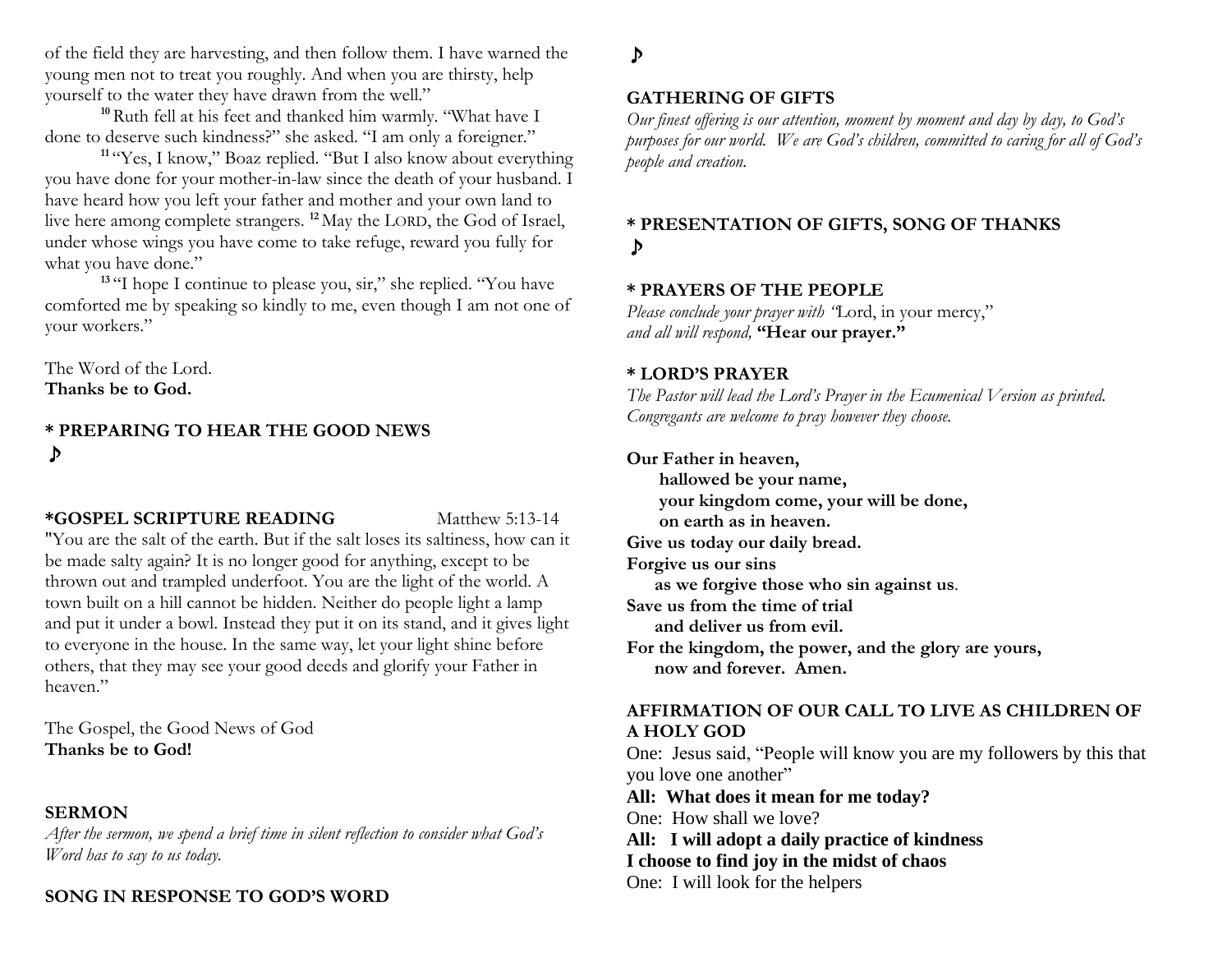**All: I will breathe peace in and choose my words carefully in order to speak peace out**

**I choose to develop a life-style of patience such that whenever those around lose theirs I can bring hope and calm. I will seek out goodness**

One: We shall all look for the helpers

**All: Self-awareness makes living in kindness possible. When I see myself as fully loved, a child chosen by God, I can give kindness, gentleness and love to all others. By intentionally choosing to become aware that how I live affects others around me, I will grow, and exercise my practice of faith and kindness daily. May it be so!**

# **\* INVITATION TO THE TABLE**

This is the joyful feast of the people belonging to God! Jesus said: "I am the Bread of Life. Whoever comes to me will never be hungry, and whoever believes in me will never be thirsty."

### **\* GREAT THANKSGIVING**

The Lord be with you. **And also with you.** Lift up your hearts. **We lift them to the Lord.** Let us give thanks to the Lord our God. **It is right to give our thanks and praise.**

It is truly right to glorify you, Creator God, and to give you thanks, for you are the source of all life and goodness. You made all things and you fill them with your blessing; you created us to rejoice in the splendor of your radiance. You came to us in Jesus that we might know the height, depth, length and breadth of your transforming love. All are welcome here at this table.

# **\*WORDS OF INSTITUTION**

Together we remember how on the night Jesus was betrayed, he took bread and having given thanks, he broke it and gave it to his friends saying, "This is my body which is broken and given for you. Take and eat of it, all of you." And After supper, in the same manner, Jesus took the cup and as he poured he said to them, "This cup is the new

covenant, sealed in my blood for the forgiveness of sin. Drink of it all of you, and do this in remembrance of me."

#### RESUME HERE:

*Pastor continues with the prayer, concluding:* Blessed are you, O God, **for the earth given for all, for the talents we are given to share, and for this bread and wine. Transform us to be the body of Christ, that, feasting on this food and drink, our lives may reflect your loving kindness; through Christ our Lord. Amen.**

Come, all is prepared! These are the gifts of God for each and every one of us, the beloved children of God!

# **DISTRIBUTION OF COMMUNION**

*We invite all to share in Holy Communion, also known as the Lord's Supper or the Eucharist. We believe that Jesus Christ is present in and with the elements. We receive this sacrament in remembrance of what God has done for us through the death and resurrection of Jesus.* 

*Some people wish to receive communion every week, others less often. Please do what is meaningful and comfortable for you.**If you prefer to receive communion while seated, indicate this to an usher.* 

# **COMMUNION SONGS** ♪ ♪

# **\* PRAYER AFTER COMMUNION**

God of blessing,

**at this table we have seen you face to face, and in the gift of Christ's body and blood, our hearts have been refreshed. Send us now to shine with your kindness to all and bear witness to the One we have received:**

**Jesus Christ, our Savior and Lord. Amen.**